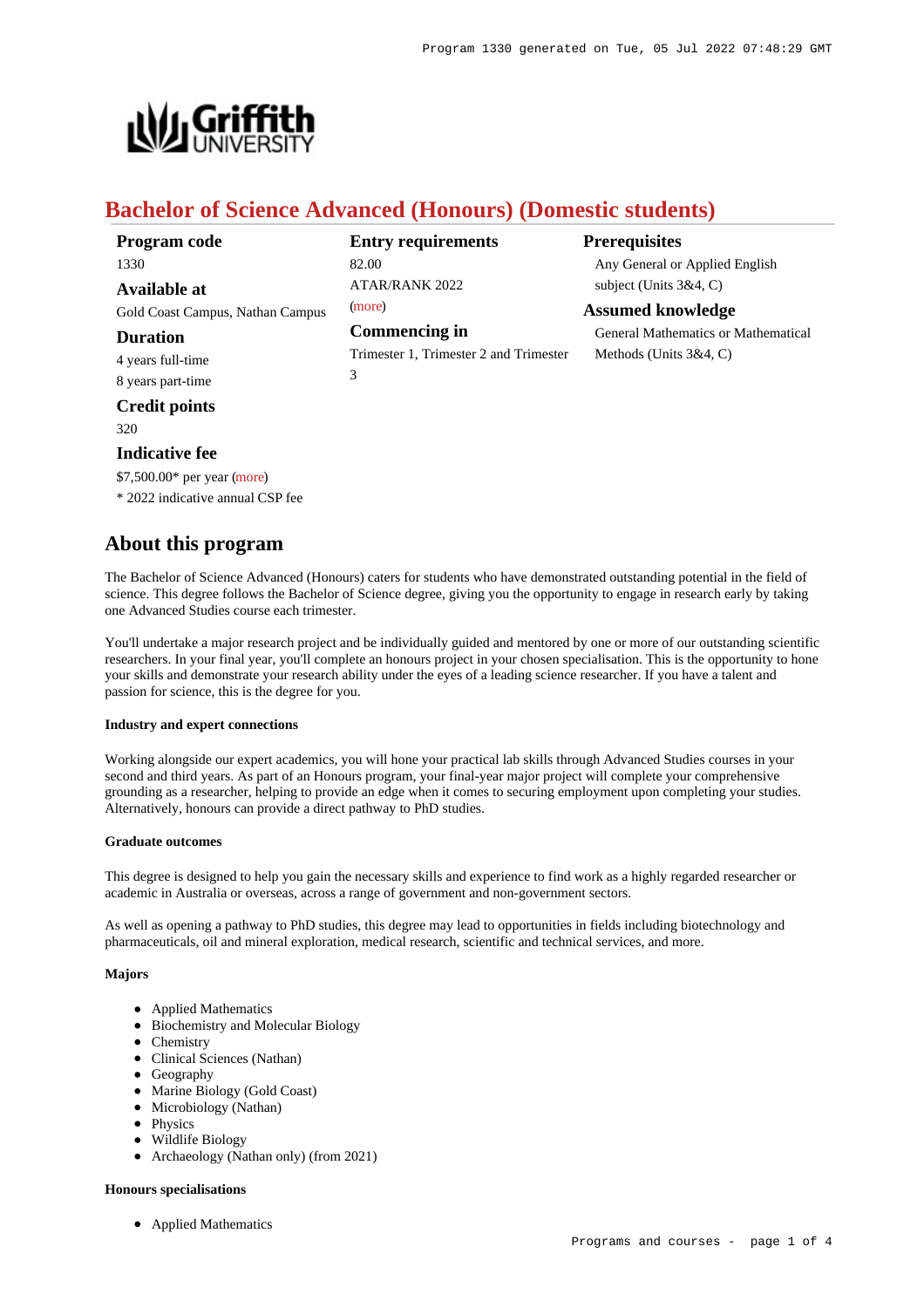- Biosciences
- Chemistry
- Geography
- Marine Science (Gold Coast)
- Physics
- Wildlife Biology

#### **Flexibility**

Take control of your time - This degree has intakes in Trimester 1, 2 and 3. So, whenever you're ready to study, we're ready to get you started.

| Code | <b>Program title</b>                                            | <b>Campus</b>                       | <b>Intake</b>                                      |
|------|-----------------------------------------------------------------|-------------------------------------|----------------------------------------------------|
| 1330 | <b>Bachelor of Science Advanced (Honours)</b><br>(this program) | <b>Gold Coast,</b><br><b>Nathan</b> | Trimester 1, Trimester 2 and<br><b>Trimester 3</b> |
| 1342 | Bachelor of Science Advanced                                    | Gold Coast,<br>Nathan               | Exit point only                                    |

# [My attendance during the program](https://www148.griffith.edu.au/programs-courses/Program/1330/Overview/#attendance)

# **Attendance information**

The Bachelor of Science Advanced (Honours) program is offered full-time on campus at Gold Coast and Nathan.

#### **Coursework**

All courses will be in person. Students will be required to attend classes in most situations.

Students may be required to attend approximately 2-6 hours of scheduled classes per week per 10 credit points course in fourth year level theory courses.

#### **Dissertation**

Students also enrol in a dissertation component of the program. In the dissertation component, students are expected to be able to work independently for most of the time. The requirement for on-campus attendance is relatively flexible and unstructured. However, students will be required to meet regularly with their supervisors and on-campus attendance requirements will be discussed between supervisors and students at the start of the dissertation.

### **Studying amid COVID-19**

The University's Mandatory COVID-19 Vaccination or Testing policy is under review and consultation and will be suspended from 14/4/2022. Please visit [Studying amid COVID-19](https://www.griffith.edu.au/coronavirus/studying-amid-covid-19) for more information.

#### **Student Income Support**

To be classed as a full-time student, you are required to enrol in a minimum number of credit points each standard study period. The minimum credit points for full-time enrolment in this program is 30 credit points.

Trimester 1 and Trimester 2 are deemed standard study periods. As Trimester 3 is a non-standard study period, continuing students moving from one year to the next will not be required to study during this trimester to be eligible for student income support.

Domestic students who commence in Trimester 3 may be eligible for student income support from the onset of study provided they are enrolled full-time in this study period.

Please refer to the [Australian Government website](https://www.humanservices.gov.au/customer/dhs/centrelink) for more details.

# [My career opportunities](https://www148.griffith.edu.au/programs-courses/Program/1330/Overview/#opportunities)

**My career opportunities**

# **Key employment sectors\***

- Biotechnology and Pharmaceuticals
- Education and Training
- Medical Research
- Oil and Mineral Exploration
- Scientific and Technical Services

#### **Potential job outcomes**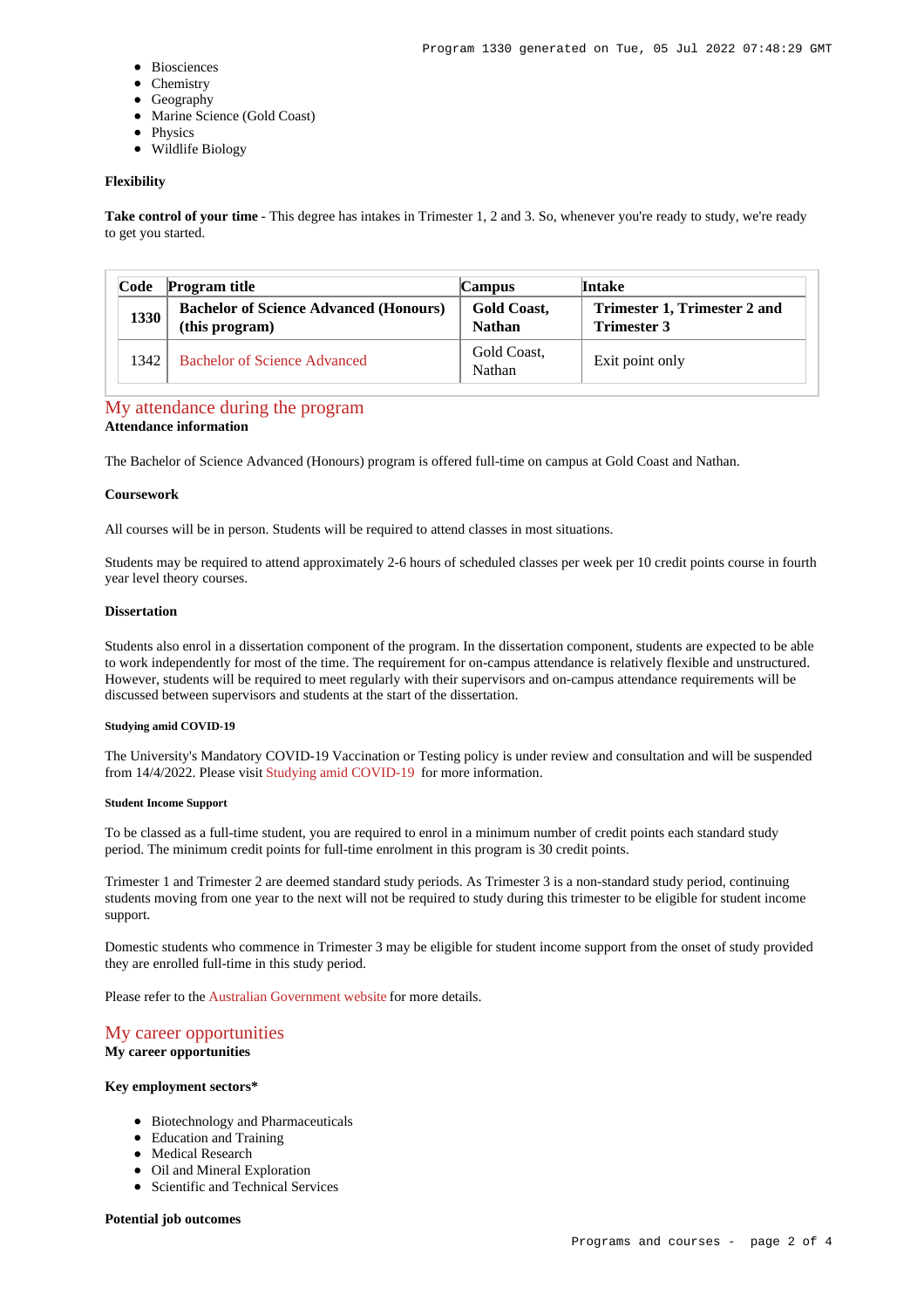- Biochemist
- Geophysicist
- Marine Biologist
- Mathematician
- Microbiologist
- Molecular Biologist
- Physicist
- Wildlife Biologist

\*Source: [Australian Government Job Outlook](https://joboutlook.gov.au/)

# [Program accreditation](https://www148.griffith.edu.au/programs-courses/Program/1330/Overview/#accreditation)

## **Program accreditation**

The Bachelor of Science Advanced (Honours) (with the Physics major) is accredited by the [Australian Institute of Physics](http://www.aip.org.au/info/).

# [Professional recognition](https://www148.griffith.edu.au/programs-courses/Program/1330/Overview/#recognition)

## **Professional recognition**

Depending on your major, graduates are eligible to join:

- [Ausbiotech Limited](http://www.ausbiotech.org/)
- [Australian and New Zealand Society for Cell and Development Biology \(ANZSCDB\)](http://www.anzscdb.org/)
- [Australian Institute of Food Science and Technology \(AIFST\)](http://www.aifst.asn.au/)
- [Australian Institute of Physics \(AIP\)](http://www.aip.org.au/info/)
- [Australian Mathematical Society \(AUTMS\)](http://www.austms.org.au/)
- [Australian Society for Biochemistry and Molecular Biology \(ASBMB\)](https://www.asbmb.org.au/)
- [Australian Society for Medical Research \(ASMR\)](http://www.asmr.org.au/)
- [Australian Society for Microbiology](http://www.theasm.org.au/)
- [Australian Society of Plant Scientists \(ASPS\)](http://www.asps.org.au/)
- [Royal Australian Chemical Institute \(RACI\)](https://www.raci.org.au/)

# [Pathways to further study](https://www148.griffith.edu.au/programs-courses/Program/1330/Overview/#pathways)

## **Pathways to further study**

The Bachelor of Science Advanced (Honours) provides a pathway to PhD studies.

# [What are the fees?](https://www148.griffith.edu.au/programs-courses/Program/1330/Overview/#fees)

### **Commonwealth supported students**

- The fee is indicative of an annual full-time load (80 credit points) in a program categorized to one of the Australian Government's broad discipline areas (student contribution bands). A student's actual annual fee may vary in accordance with his or her choice of majors and electives. The Australian Government sets [student contribution](http://studyassist.gov.au/sites/studyassist/helppayingmyfees/csps/pages/student-contribution-amounts) [amounts](http://studyassist.gov.au/sites/studyassist/helppayingmyfees/csps/pages/student-contribution-amounts) on an annual basis.
- Find out more.

#### **Fee-paying undergraduate (domestic) students**

These fees are only applicable to domestic students who are not Commonwealth supported including:

- Full-fee paying domestic students who commenced their program prior to 2009.
- International students who have been approved to pay domestic tuition fees after obtaining Australian or New Zealand citizenship or permanent residency or a permanent humanitarian visa and who have not obtained a Commonwealth supported place.

### **Tuition fees**

- A fee-paying undergraduate student pays tuition fees.
- Students are liable for tuition fees for the courses they are enrolled in as at the census date.
- The tuition fee is charged according to the approved program fee for the trimester in which the student is enrolled.
- [Find out more...](https://www148.griffith.edu.au/programs-courses/Program/1330/Overview/#whatAreTheFees)

#### **FEE-HELP**

Eligible undergraduate fee-paying students may defer their tuition fees by taking out a FEE-HELP loan which is part of the Higher Education Loan Program (HELP). Payment of the loan is via the taxation system when income reaches a specified level.

[Higher Education Loan Program \(HELP\)](http://www.griffith.edu.au/fees-charges/help-loans)